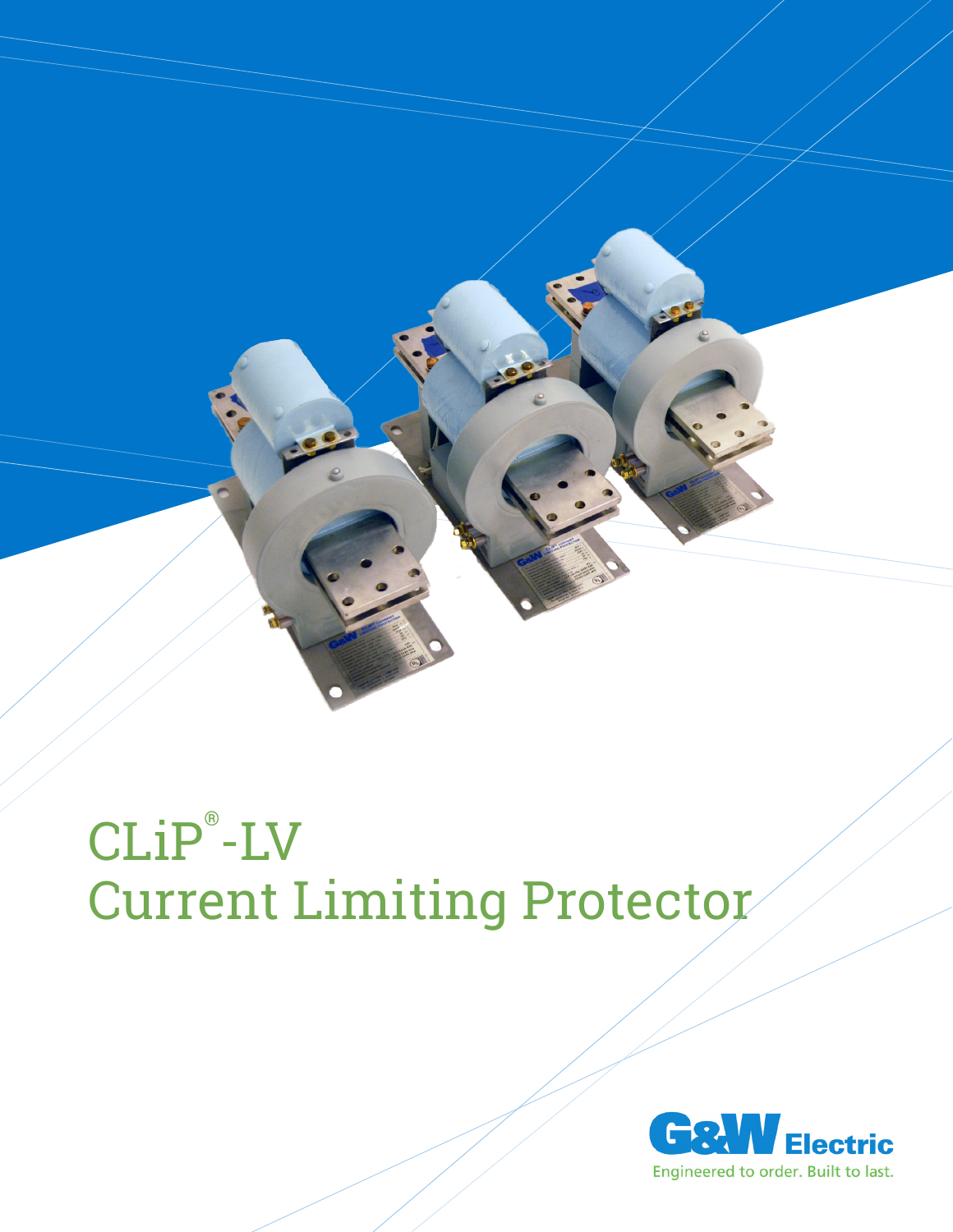# "Save money and improve safety with G&W's Current Limiting Protector (CLiP-LV)"

The most versatile current limiting device available. Protect your system from catastrophic damage and downtime while keeping your personnel safe.

## CLiP-LV®

With the ever-increasing demand for reliable energy, electrical systems have been forced to expand to accommodate the increased capacity, which could cause catastrophic failure. The CLiP-LV's unique ability provides high continuous current ratings with current limitation and ultra-high-speed operation in one package. This makes it an economical solution to protect against short-circuit interruptions without having to add new equipment.

G&W's CLiP-LV (Current Limiting Protector) is a unique over-current protection device that interrupts potentially damaging fault current significantly limiting potential damage. It helps prevent currents from exceeding equipment ratings and avoids catastrophic failure and dramatically reduces peak fault currents to minimize damage to protect personnel and arc flash hazards.

#### UL CERTIFICATION

The design, quality and operation of G&W's CLiP-LV has been certified by this globally recognized agency and now complies with Standard(s) for Safety: UL 3801, Outline of Investigation for Fault Limiters. This product can now be offered to industrial customers who want a lower cost alternative to replacing aging equipment. CLiP-LV UL rating gives our customers an added layer of certainty that our product has been tested and is safe to use in their configurations.

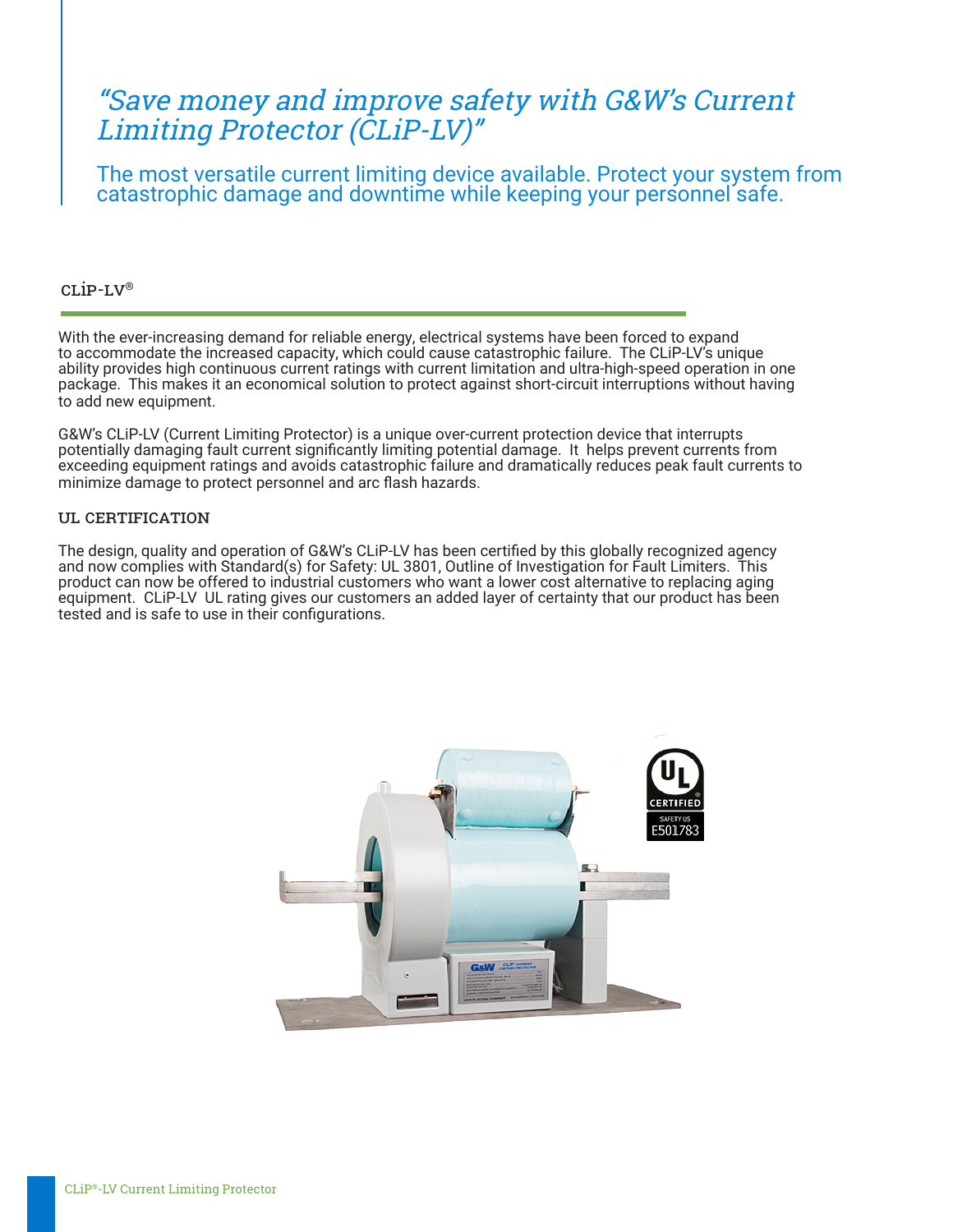The CLiP-LV is an electronically sensed and triggered, commutating form of current limiter, sometimes generically referred to as a triggered current limiting device. A built-in current transformer (CT) provides real time current values to the internal electronics. The CLiP-LV has a field adjustable instantaneous pickup setting referred to as the trigger level. If the current exceeds the user-defined trigger level, a signal is sent by the firing logic to interrupt the current. A continuous copper busbar path carries the continuous current, which is opened during over-current conditions, while a parallel connected current-limiting fuse interrupts the fault.





*Single Phase CLiP-LV Components*



### **DIMENSIONS**

| <b>Single or</b><br>Three Phase | <b>Dimensions (mm)</b>                                                       | Weight<br>(kg)        | <b>Maximum</b><br><b>Voltage</b><br>& Current | <b>Interrupting</b><br>Rating | <b>Catalog Number</b> |
|---------------------------------|------------------------------------------------------------------------------|-----------------------|-----------------------------------------------|-------------------------------|-----------------------|
| Single phase                    | 18.5" L x 9.7" W x 13.1" H<br>$(470$ mm $)$ x $(246$ mm $)$ x $(333$ mm $)$  | $85$ lbs<br>(39 kg)   | 750V;<br>4000A                                | 50 <sub>k</sub> A             | 1-CLiP-750-4000-50    |
|                                 |                                                                              |                       |                                               | 100kA                         | 1-CLiP-750-4000-100   |
|                                 |                                                                              |                       |                                               | 200kA                         | 1-CLiP-750-4000-200   |
| Three phase                     | 18.5" L x 27.7" W x 13.1" H<br>$(470$ mm $)$ x $(703$ mm $)$ x $(333$ mm $)$ | $255$ lbs<br>(102 kg) | 750V;<br>4000A                                | 50 <sub>k</sub> A             | 3-CLiP-750-4000-50    |
|                                 |                                                                              |                       |                                               | 100kA                         | 3-CLiP-750-4000-100   |
|                                 |                                                                              |                       |                                               | 200kA                         | 3-CLiP-750-4000-200   |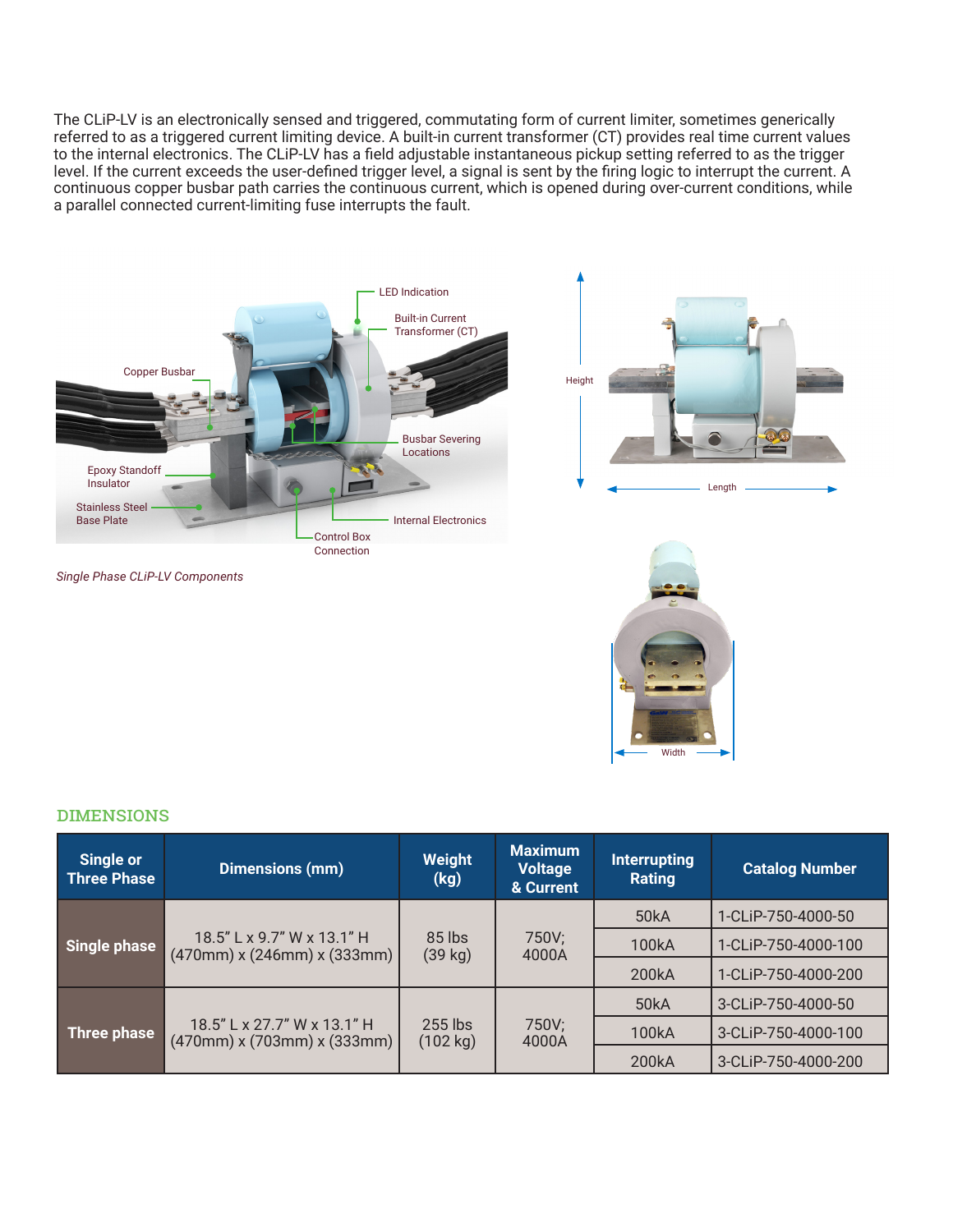## Features and Benefits

| <b>Features</b>                                                                                          | <b>Benefits</b>                                                                                                                                                                                                                                                               |
|----------------------------------------------------------------------------------------------------------|-------------------------------------------------------------------------------------------------------------------------------------------------------------------------------------------------------------------------------------------------------------------------------|
| Single phase & three phase<br>protection                                                                 | Use the hi-speed remote indication relay contacts (located in the control box) to<br>trip a breaker and interrupt unfaulted phases. No need to replace interrupters in<br>unfaulted phases                                                                                    |
| <b>Threshold current sensing (Does</b><br>not use transient susceptible rate<br>of rise current sensing) | Hardened transient filtering responds to actual current values, not transients or<br>$\bullet$<br>harmonics<br>$\bullet$<br>Can directly protect capacitor banks and harmonic filters<br>Consistent peak let-through values, regardless of fault asymmetry level<br>$\bullet$ |
| Field-selectable trigger levels<br>(pick-up)                                                             | Adjust trigger levels in the field to ensure continuing protection as the site<br>characteristics change                                                                                                                                                                      |
| Remote enable/disable                                                                                    | If protection is temporarily not required it can be remotely disabled. It then acts<br>simply as a busbar. The operation modes are PLC and SCADA adaptable                                                                                                                    |
| <b>Remote trip indication</b>                                                                            | Three-phase remote indication of operation (within 3 cycles) provides two Form C<br>contacts for remote monitoring and trip of user's series breaker to prevent<br>single-phasing                                                                                             |
| <b>Outdoor duty</b>                                                                                      | Can be installed outdoors without an enclosure                                                                                                                                                                                                                                |
| No fuse aging associated with<br>transients or inrushes                                                  | No need to replace aging fuses, providing substantial long-term cost savings                                                                                                                                                                                                  |
| Copper busbar                                                                                            | Lower system losses, resulting in improved reliability. Lower peak let-through let-<br>through, resulting in better current limiting performance                                                                                                                              |

# TECHNICAL RATINGS

| <b>Categories</b>                    | <b>Ratings</b>                                                                 |
|--------------------------------------|--------------------------------------------------------------------------------|
| <b>Voltage class</b>                 | 750V                                                                           |
| <b>Continuous current (rms, sym)</b> | Up to 4,000A*                                                                  |
| Interrupting rating (rms, sym)       | Up to 200kA*                                                                   |
| <b>Available trip levels</b>         | Up to 30kA* instantaneous                                                      |
| <b>Clearing time</b>                 | Interrupt between 1/4 - 1/2 cycle in accordance with<br>UL-248-1 and IEC 60269 |
| Input voltage requirements           | 24 - 250V AC/DC; 150W peak, 60W nominal                                        |

*\*Contact your local G&W sales representative for alternate ratings*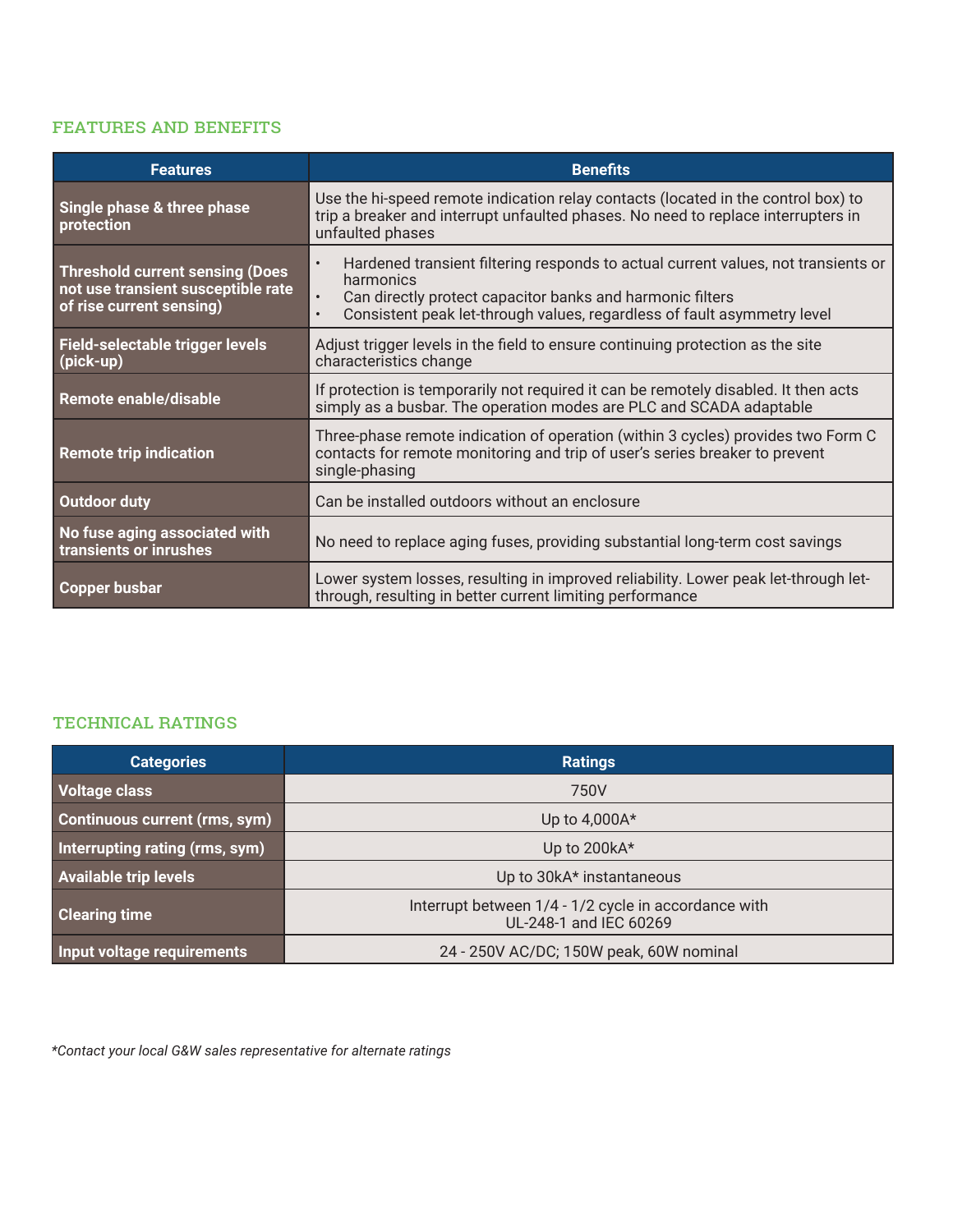#### Applications

#### **Arc Flash Mitigation**

An arc flash typically occurs when fault current travels through air from one conductor to another or to ground. The energy generated by the flash can cause significant equipment damage and/or serious injury. CLiP-LV is the best method to minimize or eliminate the problem by reducing the fault current and time duration. In addition to Personal Protection Equipment (PPE), the CLiP-LV provides additional protection creating a much safer overall environment.

#### **Overdutied Equipment Protection**

When the available fault current increases due to the addition of cogeneration, the higher fault current can exceed the withstand ratings of the existing equipment and in the event of a fault, severe damage can occur. Upgrading entire facilities is often cost prohibitive. The CLiP-LV can be used to eliminate the need to replace underrated equipment. The CLiP-LV will interrupt the fault current passing through it before the first peak current is reached, significantly reducing the peak let-through current and interrupting duty to a value within the ratings of the equipment.

#### **Minimize Damage**

Even if equipment is rated properly to withstand the available fault duty, the let-through energy of a fault may still result in costly damage. Traditional equipment such as relays, circuit breakers and current-limiting reactors are far less effective at preventing this from occurring. At lower continuous currents, current-limiting fuses prevent this damage; while at higher continuous currents the CLiP-LV provides effective current-limiting performance of a much lower rated fuse, but with electronically controlled operation.

# Conventional Devices vs. CLiP-LV

| <b>Design Considerations</b>                             |                                                     |                                                                                                                                                                                                                                                                                            |  |  |  |
|----------------------------------------------------------|-----------------------------------------------------|--------------------------------------------------------------------------------------------------------------------------------------------------------------------------------------------------------------------------------------------------------------------------------------------|--|--|--|
| <b>Fault-Interrupting Devices</b><br><b>Conventional</b> | <b>Current</b><br><b>Limiting</b><br><b>Fuse</b>    | Reduced current-limiting capabilities at low-level fault currents<br>$\bullet$<br>Motor starts, lightning surges and heavy transients may damage traditional fuse<br>$\bullet$<br>elements or change their response, requiring replacement<br>No status feedback available<br>$\bullet$    |  |  |  |
|                                                          | <b>Expulsion</b><br><b>Fuse</b>                     | Emits blasts when clearing faults and ineffective in limiting let-through energy<br>$\bullet$<br>Lower-level fault currents may partially melt the fuse, resulting in failure or limited<br>$\bullet$<br>performance if not known or replaced<br>No status feedback available<br>$\bullet$ |  |  |  |
|                                                          | <b>Circuit</b><br><b>Breaker</b>                    | Much slower clearing times allow for far greater energy let-through and requires<br>$\bullet$<br>maintenance<br>Requires an external device (relay) to send the operational signal which delays the<br>$\bullet$<br>circuit interruption                                                   |  |  |  |
| <b>Current-limiting Devics</b><br><b>Conventional</b>    | <b>Current</b><br><b>Limiting</b><br><b>Reactor</b> | Large size often does not fit in retrofit applications<br>$\bullet$<br>Adds to system losses (internal resistance in mohm range) during normal operation<br>$\bullet$<br>Blocks VARS transfer out of generators<br>$\bullet$<br>No status feedback available<br>$\bullet$                  |  |  |  |
|                                                          | Three-<br>phase<br><b>Earthing</b><br><b>Switch</b> | Large size often does not fit in retrofit applications<br>$\bullet$<br>Eliminates the arc by inducing a bolted fault on the system, which adds stresses to<br>$\bullet$<br>the entire electrical system<br>Equipment lifespan may be reduced<br>$\bullet$                                  |  |  |  |